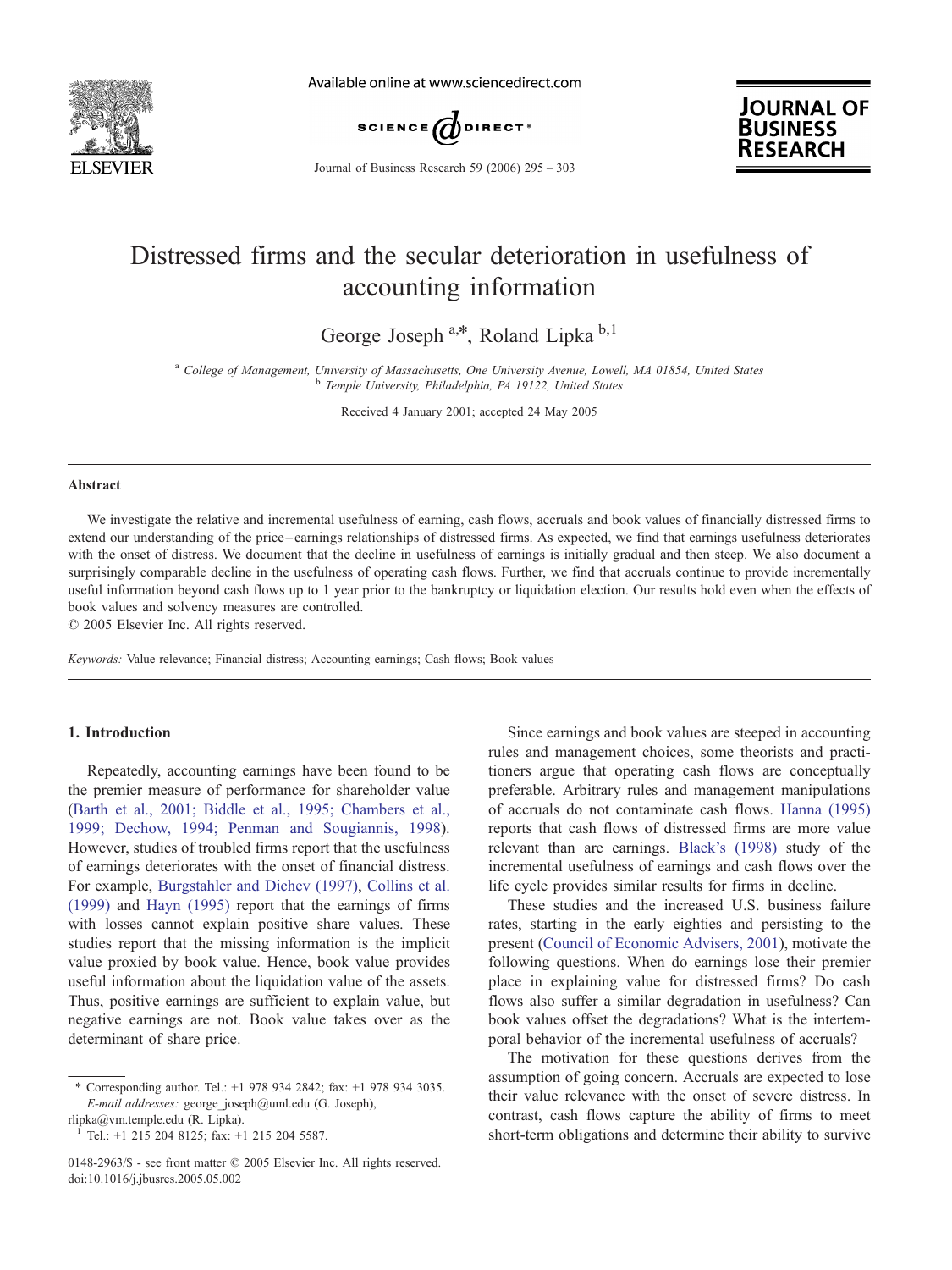the early signs of distress. Hence, theorists often assert that cash flows are more useful than earnings in cases of distress ([Black, 1998](#page--1-0)). In addition, [Burgstahler and Dichev \(1997\)](#page--1-0) find that book values of loss firms are more value relevant. Specifically, for distressed firms, book values are more useful than earnings (or losses), as firms adapt their resources to alternative uses, including liquidation. Thus, book value provides 'downside protection' to distressed firms.

We study distressed firms from an ex post perspective: we sample delisted firms whose stocks are delisted as a result of either bankruptcy or liquidation elections. We measure the value relevance of earnings, operating cash flows, book value, and accruals on an intertemporal basis, beginning 8 years prior to delisting. The choice of 8 years follows [Altman et al. \(1977\),](#page--1-0) who reported that distress is discernible as early as 5 years before bankruptcy. Our findings indicate that the explanatory usefulness of all three measures (earnings, cash flows, and cash flows with accruals) degrades earlier than the eighth year. The usefulness of book values also declines prior to the eighth year, but its decline is more gradual than the decline in usefulness of the three operating performance measures. The severity of the decline in usefulness of cash flows and cash flow plus accruals is unexpected, given the preferences for cash flow over earnings. These results hold when book values are used jointly with the operating measures. But unexpectedly, the deterioration in cash flows is at least as severe as is the decline in earnings. Finally, our results suggest that accruals are value relevant up to the point of delisting.

The remaining Sections of this study are: hypotheses and models (Section 2), statistical tests (Section 3), sample selection and descriptive statistics (Section 4), results (Section 5) and conclusion (Section 6).

### 2. Hypotheses and models

Since accounting and financial conjectures lead us to expect that earnings of distressed firms are not as useful as cash flows ([Black, 1998\)](#page--1-0), we seek to provide empirical evidence on the proposition by studying the relationship between accounting measures and share prices as companies approach bankruptcy or liquidation. The accounting measures that we study are earnings (basic earnings per share before extraordinary items), operating cash flows, asset book values and operating cash flows combined with accruals. The studies of distress in the accounting and finance literature have used earnings and cash flows variables to identify distress with mixed results. [Altman](#page--1-0) (1983), [Gentry et al. \(1985\)](#page--1-0) and [Casey and Bartczak \(1985\)](#page--1-0) report earning ratios are superior predictors of failure than cash earning ratios.

[Subramanyam and Wild \(1996\)](#page--1-0) report an inverse relation exists between distress and the informativeness of accounting accruals for stock returns. [Hayn \(1995\),](#page--1-0) [Collins et al.](#page--1-0) (1999) and [Burgstahler and Dichev \(1997\)](#page--1-0) observe that losses are less informative than profits in explaining firm value. The accounting informativeness studies indirectly suggest that accounting earnings may not be the premier performance measure of distressed firms. In fact, [Wang and](#page--1-0) Eichenseher (1998) find that informativeness of cash flow earnings and the informativeness of accounting accruals are inversely related.

The earnings informativeness literature indicates that distress reduces the usefulness of accounting earnings. An explanation is that many accruals are built on the accounting profession's 'going-concern' assumption, which contradicts the economic reality of the distress process. While earnings have strong explanatory power for healthy firms but not for distressed firms ([Burgstahler and Dichev, 1997; Collins et](#page--1-0) al., 1999), stock values for distressed firms derive their value from the liquidation value of the firms' assets. Therefore, we expect the earnings usefulness to deteriorate secularly as delisting approaches. We posit:

H1. The association between firm value and earnings of distressed firms declines as termination approaches.

Operating cash flows do not suffer from the goingconcern assumption and concomitant accounting allocations. Consequently, the usefulness of operating cash flow information may not be similarly affected by distress, unless the distress is so great that value is dominated by the liquidation value of assets rather than the value of the cash flows. Hence, we study of usefulness of cash flows:

H2. The association between firm value and operating cash flows of distressed firms declines as termination approaches.

Following [Burgstahler and Dichev \(1997\),](#page--1-0) we study the relevance of book value as distress sets in. Their assertion is that shareholder value will be driven by the adaptation value of the company's assets. However, to the extent that assets are not adaptable or to the extent that there are significant liquidation costs, the deterioration in operations will also cause the book value relationship to deteriorate. How much is an empirical issue. We therefore posit:

H3. The association between firm value and book value of assets of distressed firms declines as termination approaches.

Our final analysis focuses on the incremental usefulness of accruals of distressed firms. Firms are required to report cash flow information in their financial statements in recognition of the complementary role of cash flows to other accounting information (SFAS 95, 1987). [Ali \(1994\)](#page--1-0), [Bowen et al. \(1987\)](#page--1-0), [Dechow \(1994\),](#page--1-0) and [Rayburn \(1986\)](#page--1-0) evaluated the incremental usefulness of operating cash flows by examining the incremental information content of cash flows. They find that both cash flows and accruals provide incremental information relative to each other. Whether accruals of financially distressed firms are incrementally useful is unclear. We expect that the informational useful-